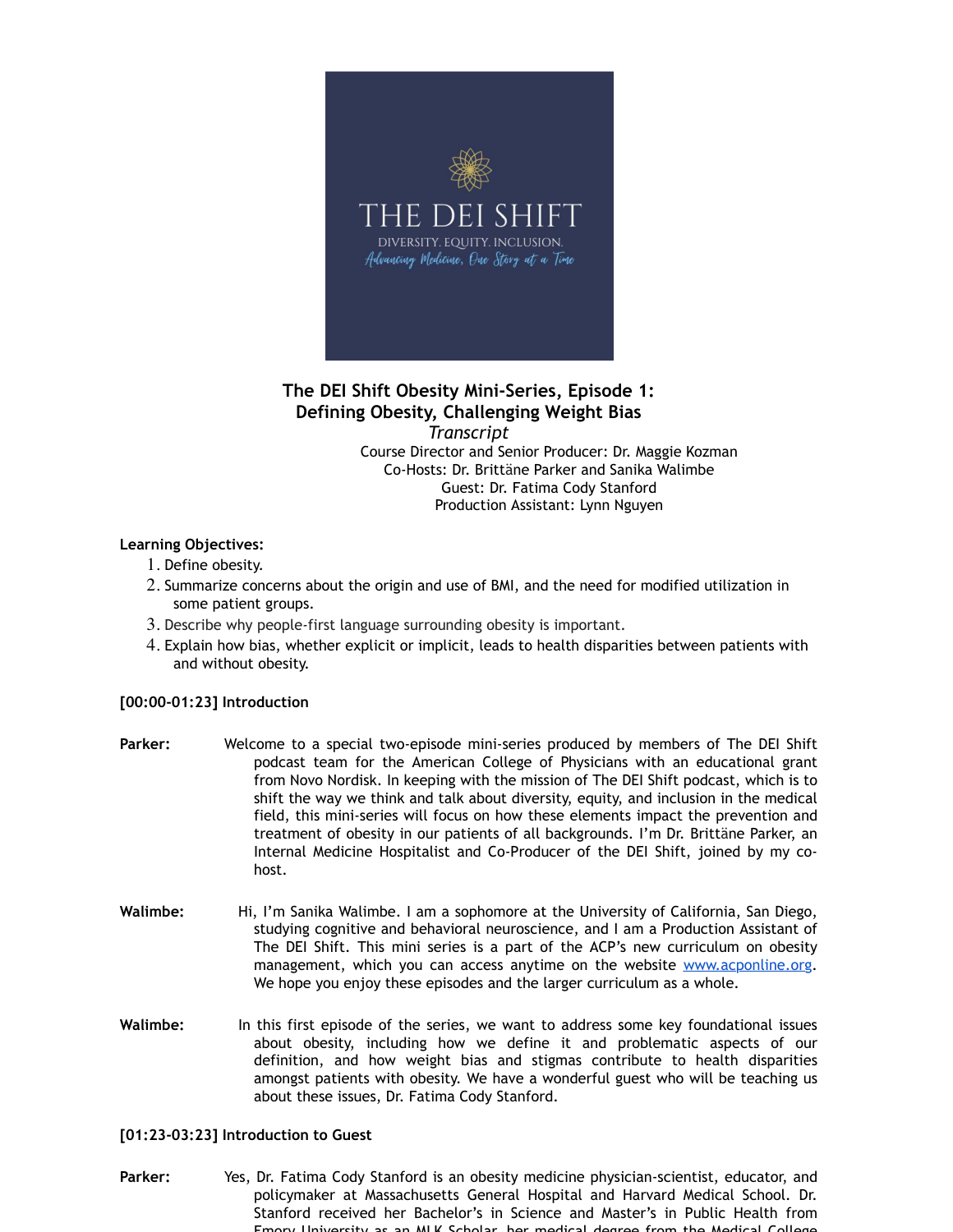- **Parker:** Yes, Dr. Fatima Cody Stanford is an obesity medicine physician-scientist, educator, and policymaker at Massachusetts General Hospital and Harvard Medical School. Dr. Stanford received her Bachelor's in Science and Master's in Public Health from Emory University as an MLK Scholar, her medical degree from the Medical College of Georgia School of Medicine as a Stoney Scholar, and her Masters in Public Administration from the Harvard Kennedy School of Government as a Zuckerman Fellow in the Harvard Center for Public Leadership. After completing her Internal Medicine and Pediatrics residency at the University of South Carolina, she completed her Obesity Medicine and Nutrition Fellowship at Mass General and Harvard Medical School. Since completing her training, she has become a nationally and internationally sought-after expert in obesity medicine who bridges the intersections of medicine, public health, public policy, and disparities. She has served as a health communications fellow at the Centers for Disease Control and Prevention and as a behavioral science intern at the American Cancer Society.
	- Dr. Stanford has been honored with many awards from the American Medical Association and the American College of Physicians for her leadership. Just last year, she was honored as The Obesity Society Clinician of the Year. In 2021, she will be awarded the AMA Dr. Edmond and Rima Cabbabe Dedication to the Profession Award, which recognizes a physician who demonstrates active and productive improvement to the profession of medicine through community service, advocacy, leadership, teaching, or philanthropy. She was the chair of the committee that created the online modules for the larger ACP 2021 Obesity Management curriculum, which we will make sure to put a link to on our Show Notes.
	- In addition to all of this, she has been a guest on the Massachusetts General Hospital's Charged podcast, sharing her experiences practicing medicine as a Black woman, and listeners, you should definitely check out that episode after you're finished listening to this one. Dr. Stanford, welcome, and thank you for being here.
- **Stanford:** Well, thanks so much for having me. It's an absolute delight to be here.

**[03:23-05:23] Defining Obesity**

- **Parker:** So, let's get started on talking about how obesity is defined. Dr. Stanford, can you give us a definition?
- **Stanford:** Absolutely. So, the most widely used definition of obesity here in the United States is based upon something we call body mass index or BMI, and what it does is it uses height and weight to determine one's weight status. So, this is taken from the World Health Organization, the Centers for Disease Control and Prevention, and it defines someone as having a normal weight status if their BMI falls between 18.5 and 24.9. A person is considered to have overweight when their BMI is between 25 to 29.9, and then when someone crosses that threshold of 30 is when we start to define them as having the disease of obesity. And we have mild, moderate, and severe forms of obesity, BMIs of 30 to 34.9 being mild obesity, BMIs of 35 to 39.9 being moderate or Class 2 obesity, and then severe and Class 3 obesity, a BMI greater than or equal to 40. The problem with the BMI being the end-all, be-all for determining one's weight status is it just tells me height and weight. It doesn't tell me the characteristic of that weight.
	- Let's say we have a patient that has heart failure, and we send them to the hospital to see Dr. Parker, for example, for diuresis of that extra fluid, and let's say they lose 20 pounds of fluid. Their BMI obviously has a major shift in a very short period of time. Did their weight status or their adipose, which we consider to be fat tissue, really change in the few days that it took to diurese off that much fluid because of their heart failure, or is the definition really not getting to, or is not a great proxy, I guess - BMI - of adipose or fat tissue? So, this is one of the major debates that we hear within the medical community that I think is quite sound, but the definition that I gave you is the one that we do utilize in medicine to determine whether someone has overweight or obesity.

### **[05:23-09:15] History and Flaws of the BMI**

**Walimbe:** I'm so glad that you mentioned that, Dr. Stanford, because we've been learning a few things about the history of the BMI scale that we didn't know. So, the body mass index used to be called the Quetelet Index, after its founder Adolphe Quetelet,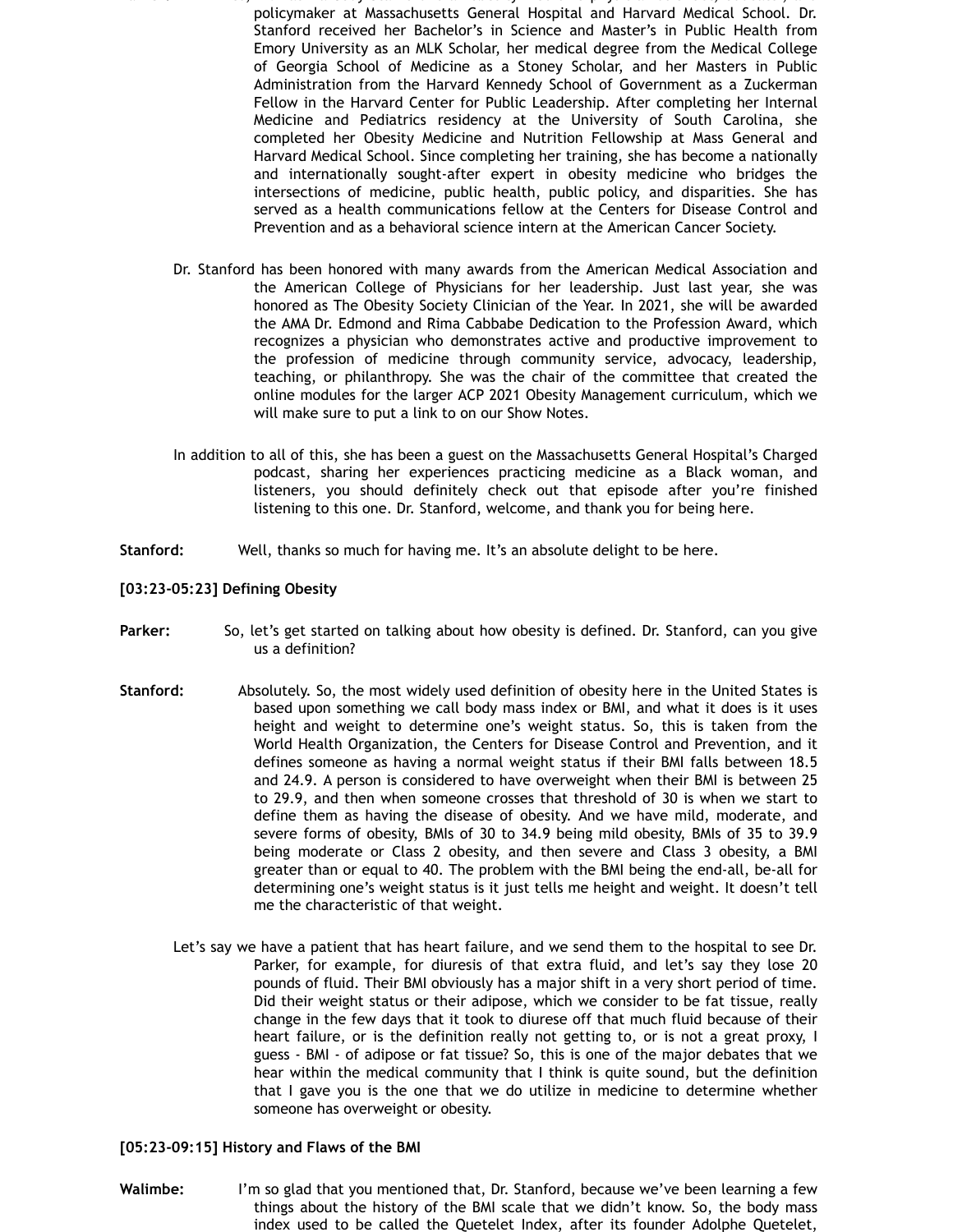- **Walimbe:** I'm so glad that you mentioned that, Dr. Stanford, because we've been learning a few things about the history of the BMI scale that we didn't know. So, the body mass index used to be called the Quetelet Index, after its founder Adolphe Quetelet, who was a  $19<sup>th</sup>$  century Belgian astronomer, statistician, and sociologist. He created and intended the index to be used as a population level measure based on the mean measurements of only Caucasian, specifically French and Scottish, men. His work trying to describe the "average man" ideal has actually been felt to have informed the fields of anthropometry, phrenology, and eugenics. Decades after the development of this index, it began to be correlated with life expectancy predictions, and actuary tables were being used by life insurance companies in the 1920s based off this flawed "index." So, the BMI has a complicated past that we must consider. And Dr. Stanford, you actually co-authored a Letter to the Editor article in the Mayo Clinic Proceedings Journal in 2019, advocating for the adjustment of BMI thresholds by sex and race/ethnicity, based on association with metabolic disease. Can you tell us more about that?
- **Stanford:** Absolutely. So, I think that we just learned I mean, I think you did a great history lesson on why BMI tables don't work, especially for people that look like me as a Black female physician, for example. Those Metropolitan Life Insurance tables, even if we're taking what happened in the 1920s and 1930s, did not include a diverse cohort of individuals by which we now decide and discern one's weight status. So, in this particular article for the Mayo Clinic Proceedings, I really wanted to see, is everyone the same? Should we really be capturing everyone the same, and if so, how close are we to what the Metropolitan Life Insurance tables told us?
	- In that particular study, we looked at NHANES, which is the National Health and Nutrition Examination Survey, data from just a few years prior to that where it was a diverse cohort of both men and women. So, we looked at Black, Hispanic, and White individuals, men and women. And we looked at major obesity-associated diseases, like hypertension or dyslipidemia, to discern where would you fall on the chart based upon these risk factors. What I thought was extremely interesting, particularly as a Black woman, which is exactly why I chose to pursue this field, is that the weight curve actually shifts up almost completely across the board for Black women, where we see a cutoff of 31 to 33 for most of the measures in terms of what's most at risk. Now, for men, almost across the board, the BMI, whether you're a Black, White, or Hispanic man, shifted downwards. So, are we really using the right tool to discern one's weight status? I would say that no, if we use the traditional standards.
	- In 2007, for Asian Americans, the charts were redone, and actually we did shift the BMI chart downwards to reflect Asians carrying more of what we call "central adiposity." That's that weight that's confined in the midsection which predisposes to metabolic diseases like diabetes, like fatty liver disease, for example. So, if we were able to do that back in, I think it was, 2007, then why have we not begun to look at that amongst really some of the major racial/ethnic groups here in the United States, especially if we see this disproportionate share of the burden of obesity in communities of color?
	- So, I hope that kind of gets into some of why I think that we need to make the shift, why I began to look at this work, and why this is, I think, still an extremely important piece of work that continues to need to be done so that we're using the best possible measures to ensure the best possible care for our patients.

#### **[09:15-16:41] Weight-Based Biases and Stigma**

**Parker:** Yeah, Dr. Stanford, I think that's so important, and in addition to evaluating the metrics we use to define and measure obesity, we also have to evaluate our own biases and how they can affect how we view and treat patients with obesity. Just like other members of our larger society, healthcare providers can often hold weight-based biases and stigma that impact how we care for patients, and therefore, how likely patients with obesity are to seek our help for the treatment of their disease and for other health complications and conditions. Our biases as providers can be explicit and overt, or they can come in a form that's more implicit, in which they're really unconscious and some can be even completely contrary to our beliefs. So, there's numerous studies that we have found, and we'll definitely place some of these in the Show Notes, of where physicians and nurse practitioners have shown that provider bias against patients with obesity can negatively influence our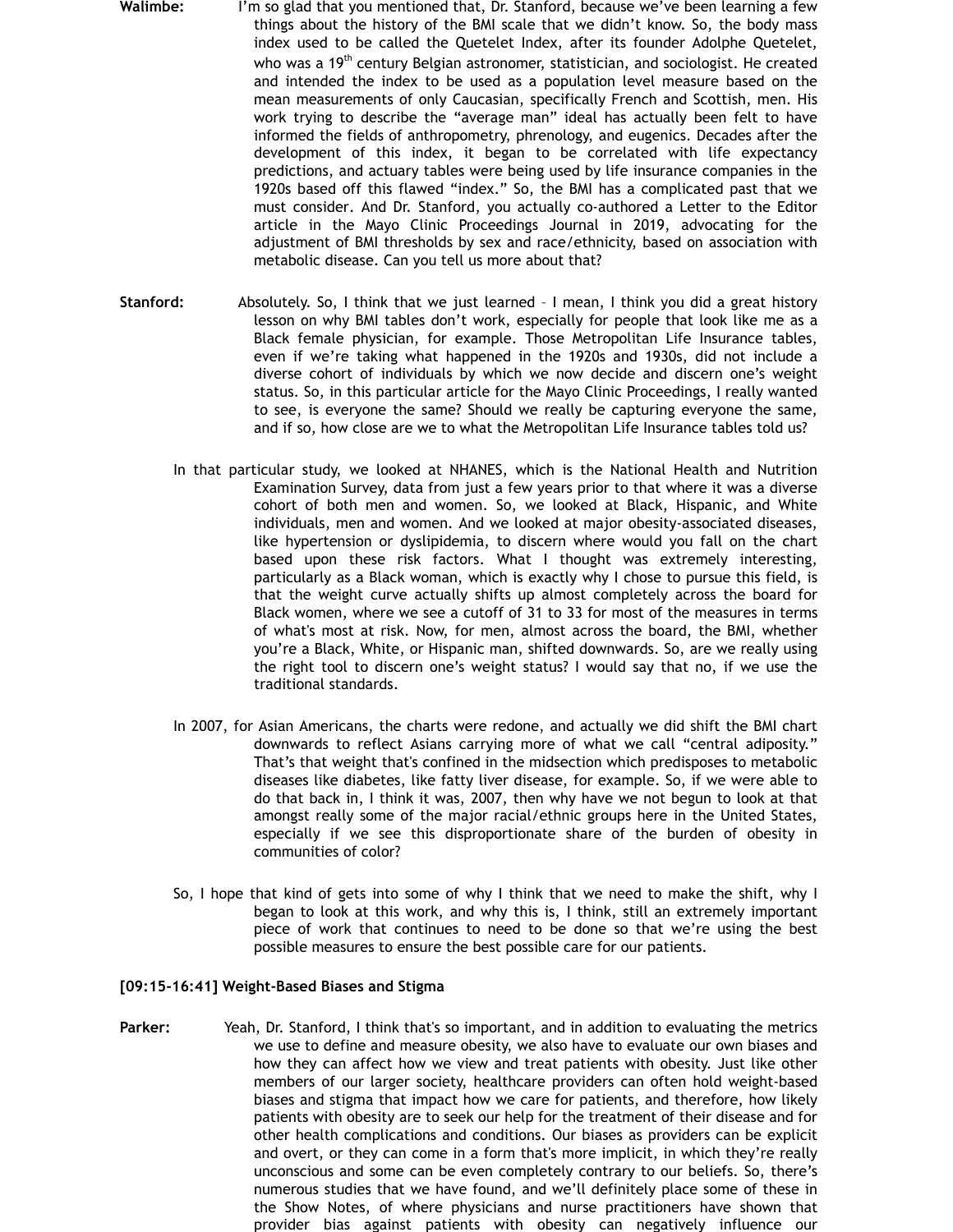numerous studies that we have found, and we'll definitely place some of these in the Show Notes, of where physicians and nurse practitioners have shown that provider bias against patients with obesity can negatively influence our assumptions about patients' adherence, their willpower, even their personalities. These biases can even affect the amount of time that clinicians spend with patients who have obesity compared to those who do not. And there was a really interesting article, it was in The Journal of Nurse Practitioners in 2016 entitled "Obesity Stigma and Bias." It really talked about the perceptions of weight bias and patients' perceptions of their care. And for patients with obesity who can also be people of color or part of other minority communities, their experiences of biases can be exponentially compounded upon. So, is that something that you also see in your work?

- **Stanford:** Absolutely. I do whole lectures on this, so we'll see how much I want to share with you today, but I think this is extremely important. And I really want to start first with looking at just the language we use when we're talking about patients that have this disease of obesity. Throughout the podcast, you've heard our lovely hosts and myself talking about patients "with obesity". Instead of calling a patient "obese," I want you, as you're listening to this, to just delete the word "obese" from your vocabulary. "Obese" is a label and "obesity" is a disease. So, much like we use proper language, and we've evolved in this language when we're talking about patients that may have mental health disorders or maybe patients that have diabetes or whatever it might be, we need to make sure that we're giving patients with obesity the same dignity and respect that we do for those other patient populations. Now, it's also important for us to recognize that obesity is by far the most prevalent chronic disease that we are dealing with. I mean, 42% of US adults have this disease of obesity, and if we're treating that population, we're treating a very sizable percentage of the population in a very negative way.
	- So, let's look at the language. "Obese" you've already deleted; hopefully, you guys have deleted that. Let's look at the term "morbid," for example. We use "morbid" to *only* explain obesity, okay, but we don't use it to explain things that are killing people, such as COVID-19, at a very rapid rate. Why don't we call it "morbid COVID-19?" We really should, I mean, over 430,000 individuals are now dead in the United States alone, or we could call it "morbid cancer." I know of tens of thousands of people personally that have died from that, but why don't we do that? Because we don't devalue people that have COVID or people that have cancer in the same way we do patients that have obesity, because we think it's *their* fault.
	- So, a patient has a disease of obesity, and if we want to talk about the severity of the disease, let's just call it what it is: a patient has severe obesity. So, language matters in terms of our respect for this patient population. When we talk about our biases, our interactions with patients in the healthcare setting, nonverbal and verbal, can set up their entire interaction with the system. Let's say they come into your office, and they're of a body habitus that they don't have a chair to sit in, so they choose to stand up, not really because they want to stand, but because there's nowhere for them to sit down. That's sending a message to that patient that "you don't matter; there's not even a place for you to sit down." Let's say they go to get weighed on the scale, and let's say their weight is in this high or severe category, and then the medical assistant snickers, because the weight is so high. That's nonverbal communication before they've even made it back to me as the doctor to see them. And let's say they try to speak to the front desk staff and then are met with some resistance, here is now strike number three before they've even made it into the physician's office. So, when they get into the physician's office, they've already decided: "This is a place that's not welcoming." "There's no chair for me to sit in. People laugh at me when I get on the scale. People are not receptive to me at the front desk." So, you could see how everyone needs to play a role.
	- Now, they finally get to my office, and let's say I am a doctor that exhibits bias, whether it be explicit or implicit, and I say – they tell me - I'm like, "Oh, let me go over what you're eating," and they tell me, "Oh, I've been eating - in the morning, I have a protein shake with kale and berries," and then they give me a very, very healthy diet. And I look at them, and I say, "Are you really eating that?" I've immediately made the assumption that because they have severe obesity that there's no way their severe obesity can correlate with a very healthy diet. And indeed, I have patients that range from very low weight until like over 500 or 600 pounds, and so I have a really broad range of information to draw from that where I see patients that actually have severe obesity doing more than someone that's lean. So, someone that's lean can eat their jelly beans and their fried chicken or whatever,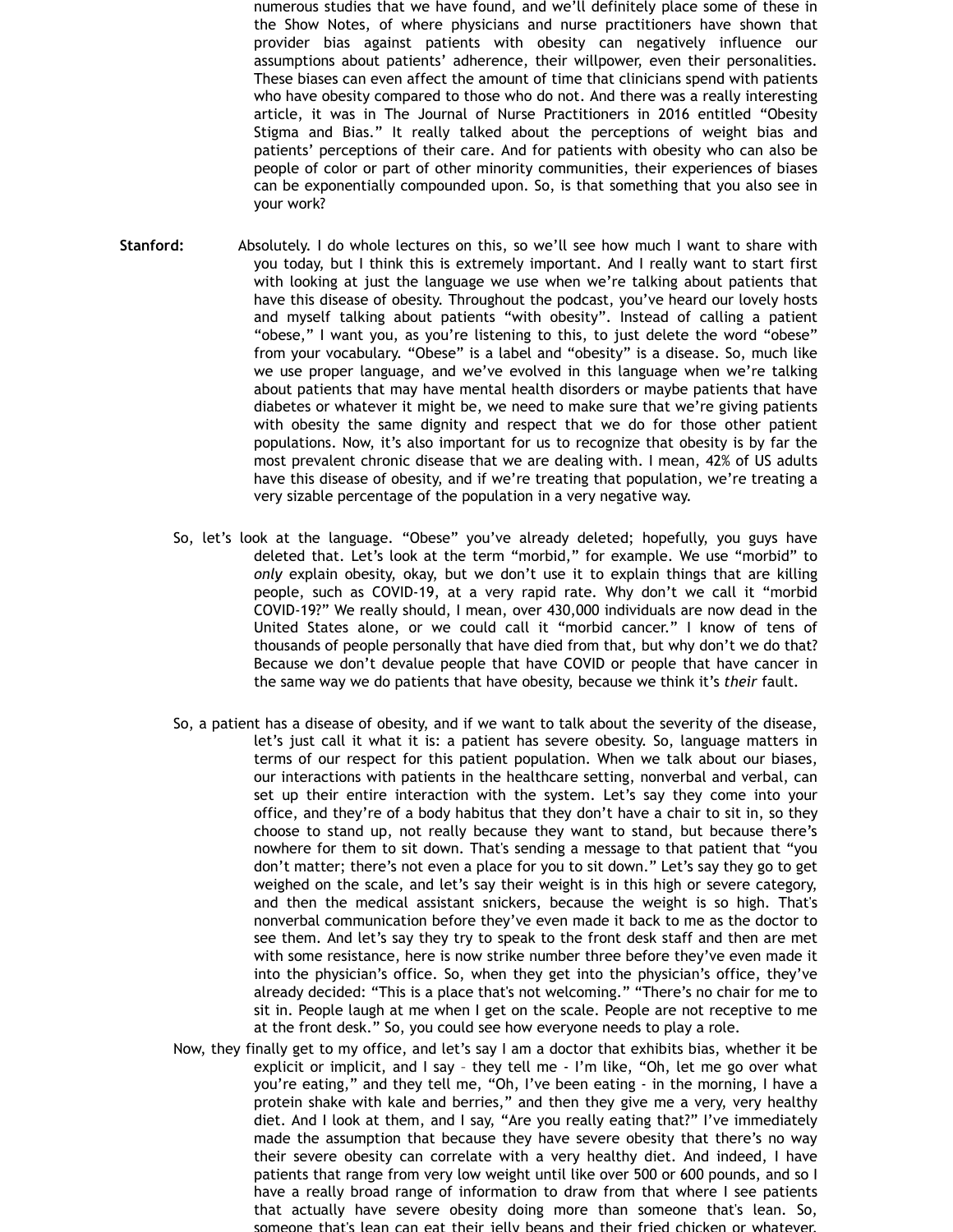have a really broad range of information to draw from that where I see patients that actually have severe obesity doing more than someone that's lean. So, someone that's lean can eat their jelly beans and their fried chicken or whatever, they don't really have to worry about it. Their arteries might have to worry about it, but they don't externally display that phenotype that is that person with a body habitus that says, "Look, I have this disease. Look, this disease is obesity. Look, this is my fault."

- So, this bias piece is extremely important, and we know it actually impacts health outcomes. So, numerous studies, many of which have come out in Obesity the journal, have really demonstrated that actually there is a physiologic response to the stigma that one experiences where we see increases in hemoglobin A1C, increases in triglycerides, increase in CRP or what we call C-reactive protein, which we know is an inflammatory marker. These are all associated with this internalization of the stigma and bias that they often receive in the healthcare setting, the same place which is supposed to be warm, inviting, and welcoming to help them treat their disease.
- So, it's like I said, I could keep going on and on, but I think these things are key, and I also want to think about that language piece, reminding you "obese" is deleted, "morbid" is deleted. A patient has obesity. A patient has severe obesity. We changed that language here in Massachusetts at the Massachusetts Medical Society in 2016, and we were successful in changing that language at the American Medical Association level in 2017. So, let's abide by it. Let's give our patients the respect they deserve. Let me tell you, they will appreciate it.
- **Parker:** Yeah, thank you, Dr. Stanford. That is fantastic. I have to say, the members of The DEI Shift podcast and myself, we really enjoy these conversations with our guests, because we're continually learning. And when we first reached out to you to come on the podcast, you really told us to be cognizant of our language and sent us resources like that AMA policy on Person-First Language for Obesity in 2017. And I think what you said about how to mitigate bias, especially when patients are coming into the clinic and the signals that we can be sending, is really important to keep in mind.

#### **[16:41-21:29] Tailoring Clinical Spaces to Patients with Obesity**

- **Walimbe:** So, as you were saying, Dr. Stanford, even in how these patients aren't even given chairs to sit in, our biases can come down to how our clinics are physically set up for our patients and how we measure and communicate a patient's weight when we're talking about vital signs at the start of their visit, and what terminology we use when we talk to our patients. Our listeners can read more about this in Module One of the larger ACP Obesity Management curriculum. But Dr. Stanford, we'd also love to hear from you how you set up your clinical spaces to mitigate weight bias.
- **Stanford:** Absolutely. I'm glad you asked me that. So, in our center, we make sure that we have certain things that we pay very, very close attention to. Let's look at the door, first of all, that you have to open. There are some patients that are not able-bodied, meaning they do require assistive devices, so we make sure that you can get in our door and that our door is of a certain width that's much larger than a typical door opening, so they could get in with whatever assistive device if they do require that. When they do come into the waiting room, we've made sure that none of our chairs actually have arms. So, the reason why they don't have arms, or if they do have arms, they are wider like a bench, is because we don't want patients to feel like they can't sit down in the MGH Weight Center; that would be problematic. In addition, our scale goes up to, obviously, a very, very high level to accommodate patients that do require being on their assistive device, weighing both them and the patient simultaneously, and being able to subtract, or for those that just happen to have very severe obesity; so we're very mindful about that.
	- In terms of blood pressure cuffs, you can actually get a false reading if you're not using the right-sized blood pressure cuff. So, I have in my office four different-sized blood pressure cuffs in my individual room that I immediately will eye the patient without – in my brain I'm doing it - and I will make sure I use the right cuff. Because if I use the wrong cuff and they realize, "Oh, my arm was too large for that," you can imagine that that makes them feel quite embarrassed that "Oh, my The doctor couldn't use the right cuff." Similarly, I do waist circum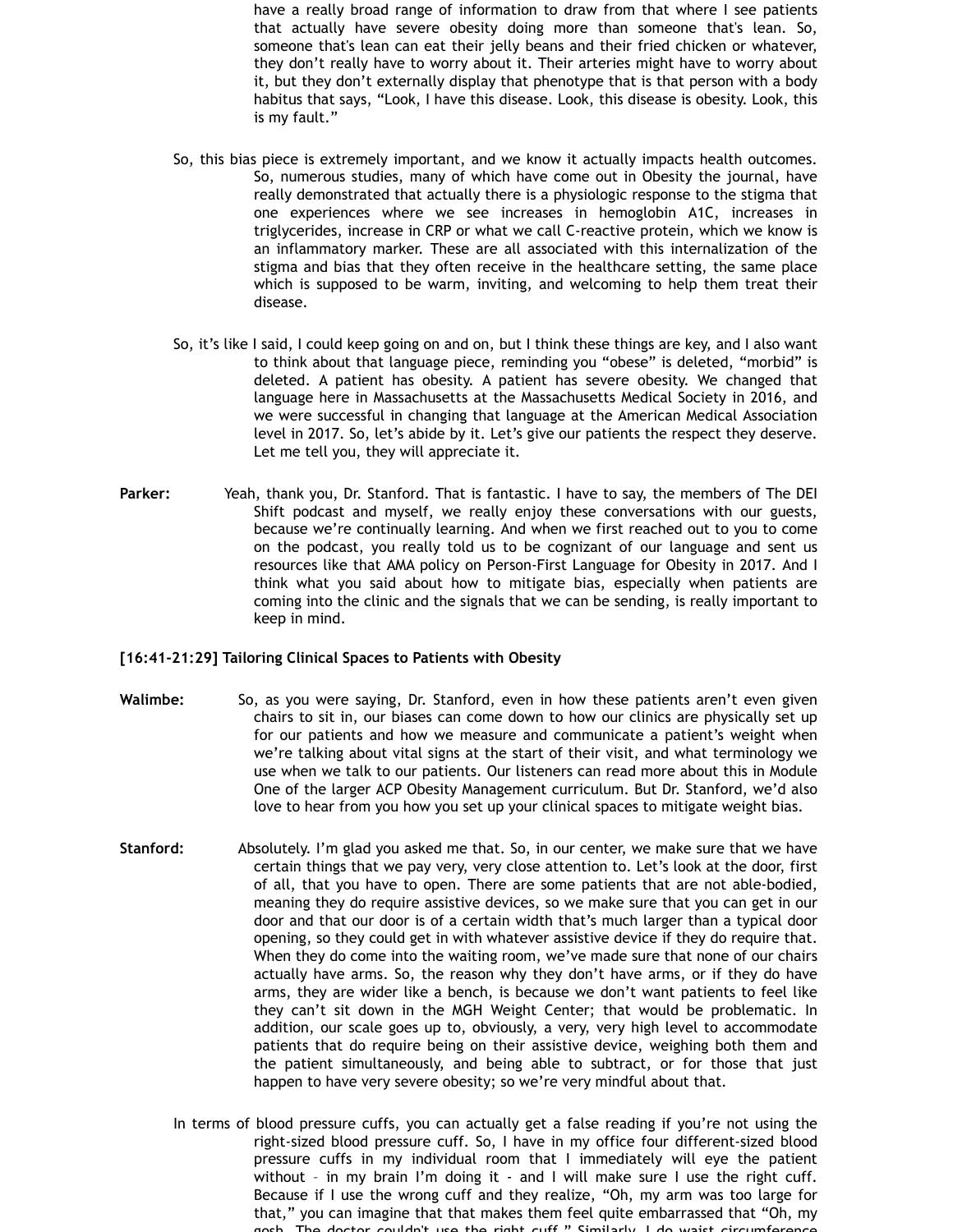with a single in my brain in my brain I will make sure I use the right cuff. Because if I use the wrong cuff and they realize, "Oh, my arm was too large for that," you can imagine that that makes them feel quite embarrassed that "Oh, my gosh. The doctor couldn't use the right cuff." Similarly, I do waist circumference measurements on all of my patients. I measure at the umbilicus with just a tape measure around their circumference, and I also will eye it out and make sure I'm using the right-sized tape measure. Some tape measures aren't quite large enough to capture some of my patients, and if they aren't and if I don't have the appropriate tool, then that's not something that I should do, because then again, this tells them, "Oh, gosh. This is a typical tape measure. You can't even fit inside that." I didn't say it, but they see it, and so I give them a lot of nonverbal cues if and when I don't have the appropriate size. So, I'm very mindful about these things.

I think the key thing also is that when the patient comes in, and especially when they're coming into a weight center, for example, they know why I'm seeing them. So, unlike a primary care physician who has to cover a lot of different things, I do care for a lot of different things that are associated with obesity, but they know the primary reason they're coming to see me is because of their degree of excess weight. And so with that comes a little bit of a defense mechanism. They come in, and I start asking questions, "Oh, tell me about yourself. When did you first begin to struggle with your weight?", and they give me a lot of answers that are trying to show that, "Oh, I've done this," and I was like, "No, no. Just give me the story without the embellishments. I'm not making any judgment. I just want to make sure that I get the full story, so I can begin to assess what treatment modalities might be advantageous." Often also, the person that has obesity is their own worst critic. The voice they hear in their head all the time is not mine. They spend an hour with me at their initial visit, 30 minutes for follow-up, I don't know, three months, four months, five months down the road, but whose voice do they hear all day every day? They hear their own. And they've been told to believe that they're inadequate, that they're not worthy. That constant messaging is something that I often have to undo within the visit. So, if they go to call themselves a derogatory name, I will stop the visit and say, "I cannot listen to you hurt yourself that way. I'm going to pause. We're going to change the language. So now, why don't you restate this as such?" And I won't continue the visit. You can even ask them. Will I continue the visit? I will not. Usually they want whatever we're going to get from the visit, so they'll say, "Okay, okay, Dr. Stanford." aAnd I really don't care if you're two or if you're 89 - that's the range of patients that I see, between two and 89. So, often I'm talking to people that are senior to myself, and I would say a large majority of the time I am. But for me, it's about helping them be their best self and not comparing them to anyone else, but also helping them to undo the negative voice they hear in their head, which is born out of their lifelong experience with this disease we call obesity.

## **[21:29-25:47] Resources for Clinicians Seeking to Mitigate Weight Bias**

- **Parker:** Dr. Stanford, that is great. On this podcast, we wanted to highlight some techniques that clinicians can implement to mitigate their own weight bias. There are some tools which help challenge implicit racial, ethnic, and gender biases, creating awareness. So, there's the Harvard Implicit Association Test, and there's the Beliefs About Patients with Obesity Scale; that's not how it's phrased. It's Obese Patients...
- **Stanford:** Yes, it is! You know, you see that? Bias even in the scale; it's so bad.
- **Parker:** Right, right! Another study by psychologist Patricia Devine and her team developed an intervention that produced long-term reductions in implicit race bias published in the Journal of Experimental Social Psychology. These interventions included counter-example exposure and stereotype replacement, individualization - so looking at the whole person, perspective-taking and empathy, and even increasing contact with a certain group of people so that you can change your mindset. Additionally, in 2020, there was an article by Sara Lin and Laura Stutts in the Journal of Psychology, Health & Medicine that researched the exposure to counterstereotypes in the context of obesity, which increased one's belief about the uncontrollability of weight and decreased obesity bias. Now, we'll put all of these articles in our Show Notes.
	- Dr. Stanford, are there any other resources that you might recommend for our listeners to identify and mitigate their own weight bias?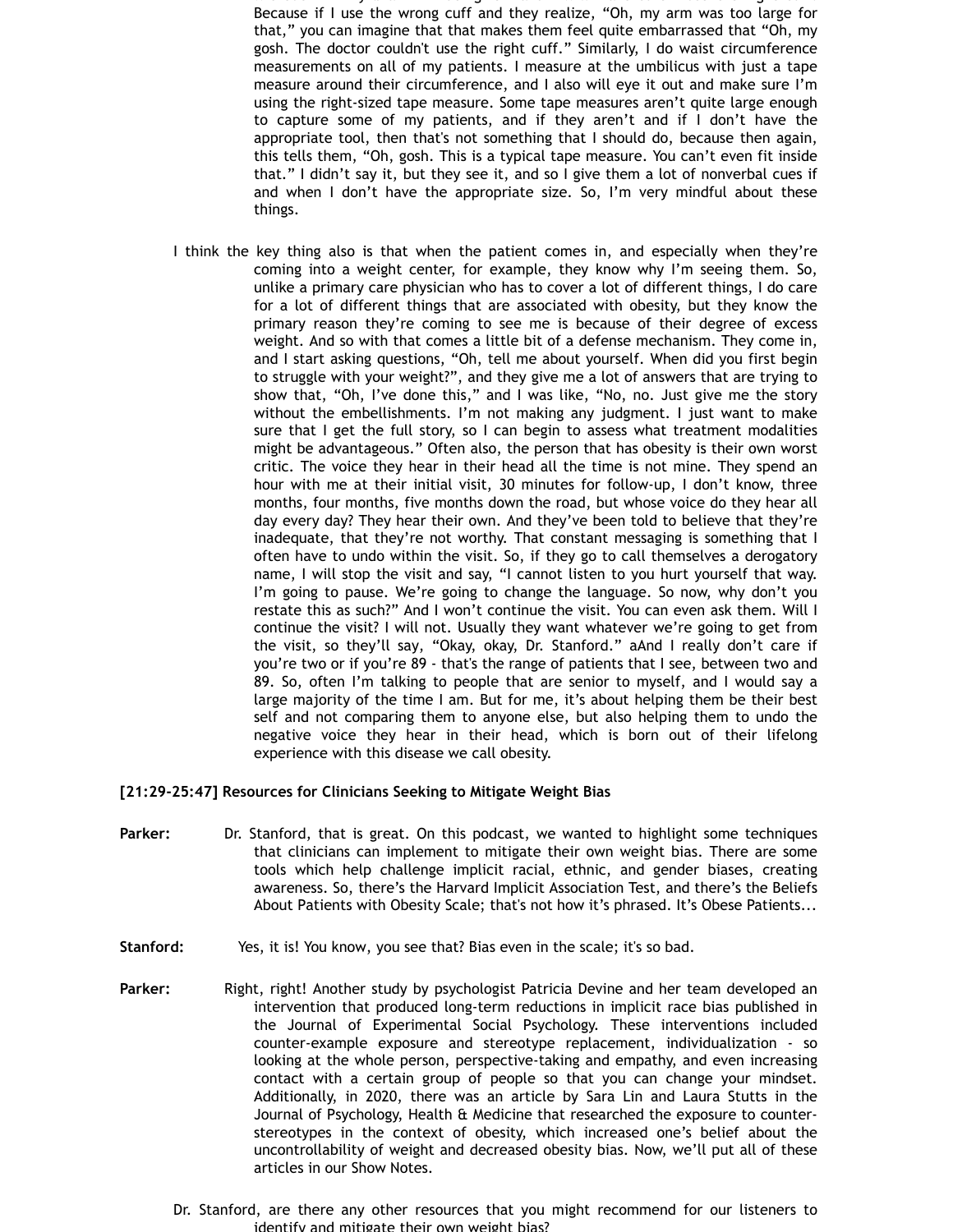- Dr. Stanford, are there any other resources that you might recommend for our listeners to identify and mitigate their own weight bias?
- **Stanford:** Absolutely. I think one of the best resources I can think of is resources that come from Dr. Rebecca Puhl, P-U-H-L, out of the UConn Rudd Center for Health Policy. Her entire focus as the - I would say the most stellar researcher in weight bias - are all of these tools that are for clinicians, that are for other health providers that are not physicians, particularly surrounding weight bias. Even for the media, they have appropriate images for the media to access. So often, you'll notice if a story is being done if it's a television story or even if it's a print story, they will often cut off the heads of individuals that have obesity and only show from here to here. Okay. Well, that's problematic. Are we saying they don't mean anything, we just cut off their heads? Headless bodies for patients that have obesity is another way that we contribute, the media, to the stigma and bias associated with who they are and who they're not. And so, all of these resources - if you're thinking about putting together a story, thinking about looking at this - has been done really, really, very, very well with the Rudd Center.
	- The other place that I would look if I were a clinician is the Obesity Action Coalition. So, the OAC is a group of patients that have obesity. They're over 75,000 patients that have obesity who've decided to come together to support each other through education, through knowledge, through interaction with experts about the disease of obesity. But when you hear their voices, when you hear their voices, you get a chance to really understand what their life surrounding their disease has been like, and it's variable from person to person. Even within the same family, you can see significant variation. I always tell my patients, don't compare themselves to anyone else, unless they have an identical twin, then you can compare yourself to that identical twin. But if you don't have an identical twin, then don't compare yourself to anyone else, because you were put together differently than your brother or sister or whomever. I adore my baby sister who has always been between a size 0 and a size 2. She works out maybe – I think she may be working out now, but a little bit more, but she's like twice a year, I'm like twice a day. I've never been a size 0 or a 2. Do I compare myself to my dear sister? Absolutely not. Do I think that I'm valuable as an individual, as a human? Definitely, without being a size 0 or size 2, absolutely. And so I tell that story, and people - maybe take it with a grain of salt because I don't have obesity, but there are differences even within this same genetic milieu, same parents, same everything. I hope she gets to listen. I can't wait to show her this part, but she knows I adore her dearly.
	- So, these are things that I don't compare yourself to anyone but yourself. You want to be your best self, not someone else's comparator; I think that's the key thing. So, those are my resources, and that's my own personal story.

#### **[25:47-28:14] Dr. Stanford's Final Words**

- **Parker:** Yeah, thank you for sharing. Well, Sanika and I, we really want to thank you so much for being here and sharing your expertise with us and our listeners. Is there anything else that you would want people to know about treating patients with obesity?
- **Stanford:** Absolutely. So, I would say, first, know that you probably don't know how to treat obesity, and it's okay. The reason why we put together these modules for ACP is we knew that as internists - I mean, ACP represents over 140,000 physicians in this country, and as internists, we receive minimal training, at best, surrounding obesity. But from day one of medical school, we can start telling you how to treat diabetes. We can start telling you how to treat heart disease. We can treat a lot of very complex and – for example, almost everyone can tell you what Behcet's disease is if they're an internist. I've never seen it in real life, and you can rattle off all of the things associated with it. Obesity, which is pretty common, that's 42% of US adults, and I ask patients how to – or I ask *physicians* how to treat obesity, and they look at me with blank stares. So, there's a little bit of an issue, right? I can, immediately "Behcet's" and they're like, "Oh, yes. I have sores and ulcers and this." People get all excited, because they can then tell you about what we call that zebra, right? The horses versus zebra. If we don't know how to treat the horses, how are we going to treat the zebras? Why do we not do a good job?